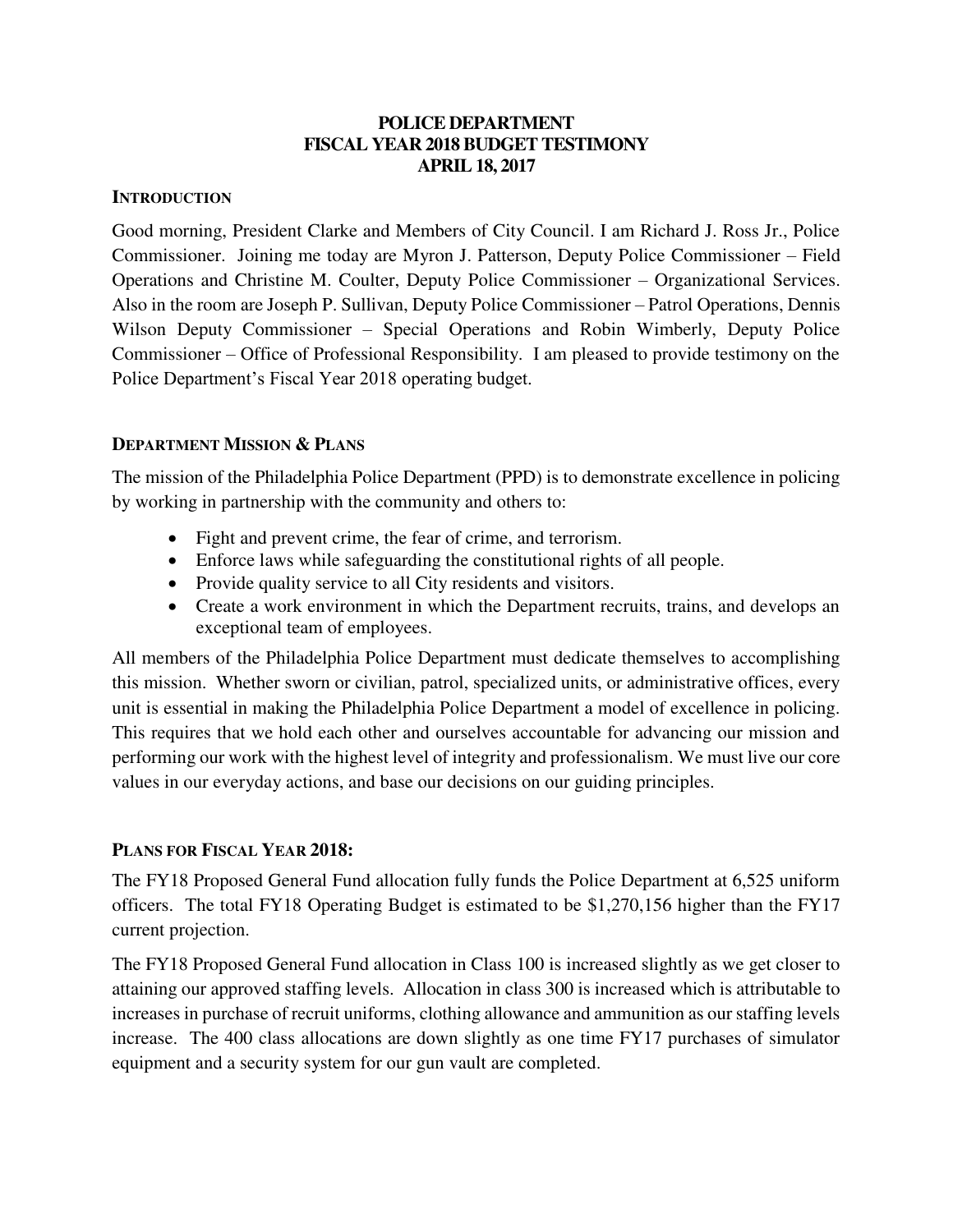The PPD body worn camera program continues. The deployment of cameras in the 22nd District and Civil Affairs is complete and the 24th and 25th Districts are the next Patrol Districts which will receive cameras. The total number of cameras to be added by this deployment will be 400. We continue to strive to deploy 800 BWCs a year, with the ultimate goal to outfit all patrol officers by 2021.

## **Strategic Initiatives:**

# Human Trafficking

One of our new units established in the past year is the Human Trafficking Unit. The issue of human trafficking is near and dear to my heart. The number of our folks that fall victim to human trafficking is staggering. Gone are the days where this is viewed only as a problem in poor countries and not here in the United States of America. The Philadelphia Human Trafficking Task Force is a multi-disciplinary and jurisdictional task force that will bring together law enforcement personnel along with social and legal service agencies to work on human trafficking cases that encompass, but are not limited to sexual and labor trafficking investigations. The task force is a joint project of the Philadelphia Police Department, The United States Attorney's Office, the Office of Homeland Security, the Federal Bureau of Investigations and the Salvation Army.

This task force will be jointly funded by the United States Department of Justice's Bureau of Justice Assistance and the Office for Victims of Crime.

The Task Force will seek out all violations of human rights via human trafficking. They will be tasked with identifying and prosecuting offenders who prey on and victimize individuals.

## Officer-Involved Shooting Team

The Officer-Involved Shooting Investigation Unit (OISI) was established in 2016 in accordance with the Collaborative Reform Initiative recommending that a specialized team of investigators, separate and apart from the Internal Affairs Division, conduct a criminal investigation of every officer-involved shooting incident. The newly formed OISI Unit, comprised of one Lieutenant, one Sergeant, and six detectives, will conduct the criminal investigation of any/all firearm discharge incidents by law enforcement personnel that occur in the city/county of Philadelphia. The OISI Unit will be the sole liaison with the DAO, forwarding all investigative material/evidence gathered during the OIS investigation. OIS incidents involving PPD personnel will also be investigated by Internal Affairs Division Shooting Team personnel, tasked with reviewing the discharging officer(s) actions as it relates to departmental policy and procedure. Additionally, this bifurcated process will allow for the timely compelled interview (72 hours after the OIS incident) of the discharging officer(s) by IAD Shooting Team personnel under *Garrity* regulations.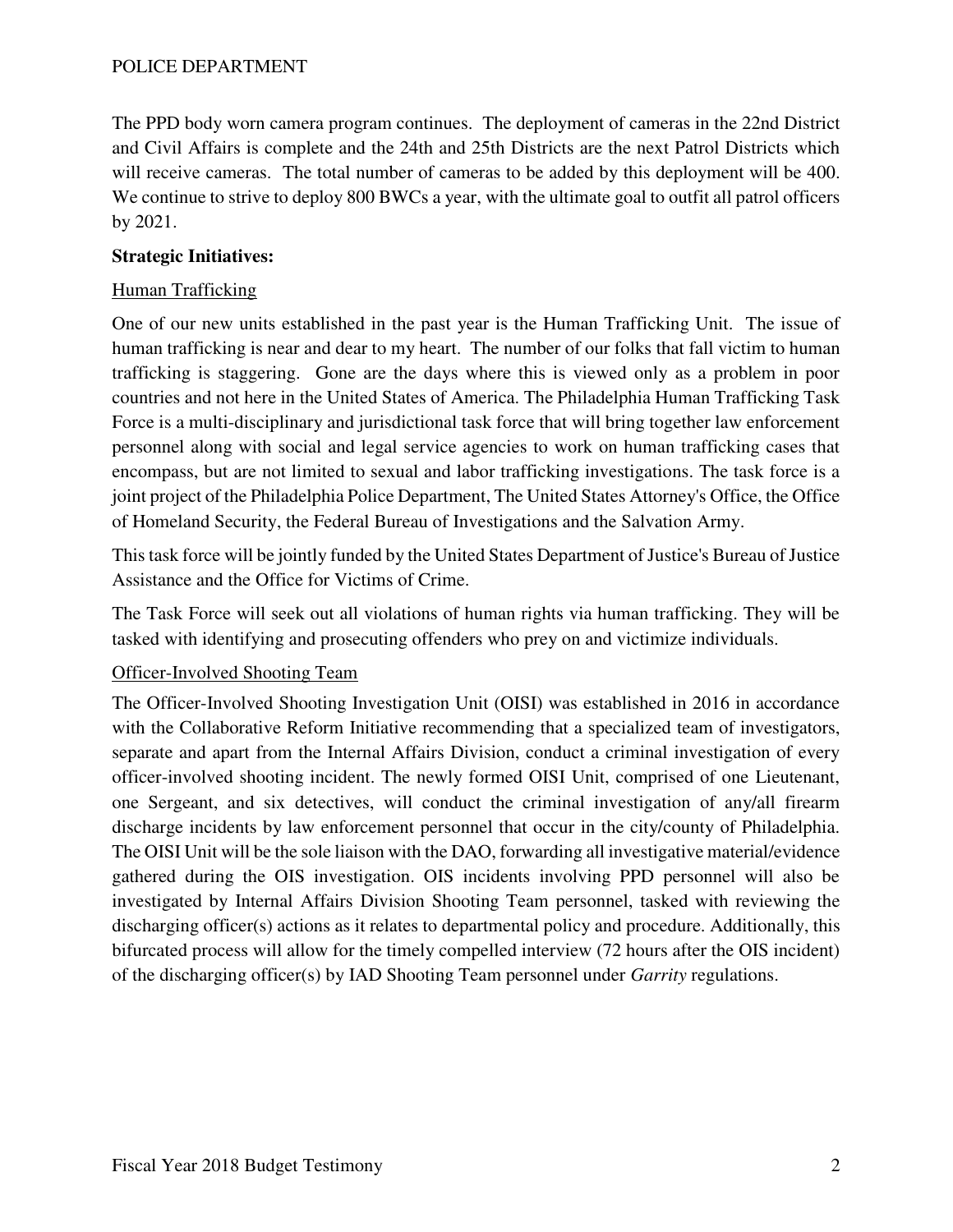### Vision Zero

Vision Zero is a program that was first adopted in Sweden in 1997. The goal is to eliminate traffic related deaths and severe injuries. Philadelphia hopes to reach this goal by 2030. There are currently several cities using this model and these cities on average have seen a drop of 30% in traffic related deaths. The police department makes up one component of this multi-agency approach to making our roads safer for: pedestrians, bicyclists, and vehicle operators. The methods used to develop this safer environment are: education, engineering, enforcement.

The Philadelphia Police Department's biggest role in this process would be through a program of "edu-forcement." First we will look for positive programs and contacts where we could educate the public on the importance of roadway safety. These contacts will include methods of reaching out to the public with safety tips and providing safety information, not only to drivers but to everyone who uses the roads and walkways in Philadelphia. We would also use crash data and citizen's complainants to identify dangerous roadways and dangerous driving behavior. After compiling this data we would have a program of enhanced enforcement to address these problems.

These areas alone will make the Philadelphia Police Department a major interactive agency in the Vision Zero Task Force. The department through various task force meetings will also have important input into the education and engineering aspects.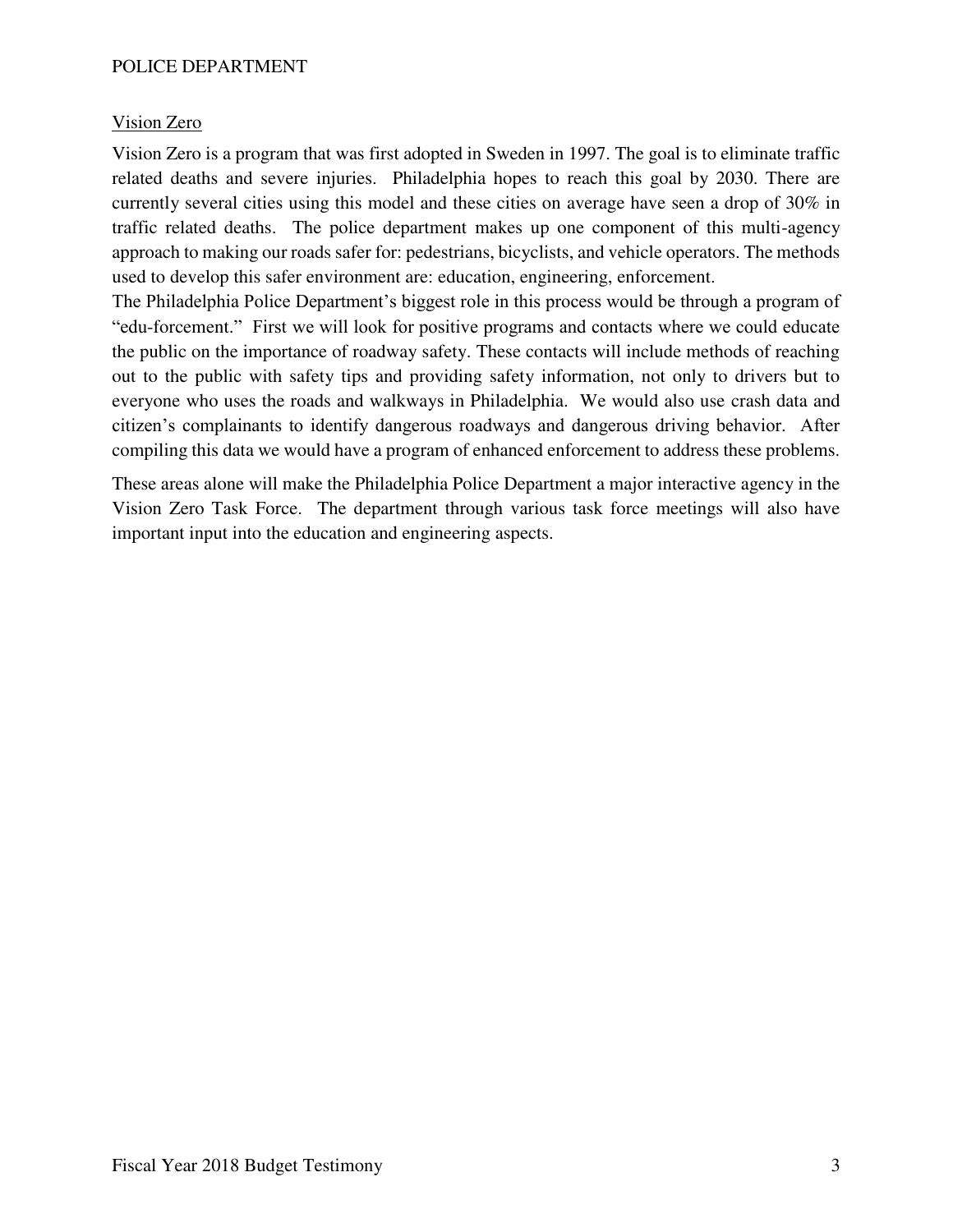# **BUDGET SUMMARY & OTHER BUDGET DRIVERS**

| Staff Demographics Summary (as of March 22, 2017) *   |           |           |           |           |
|-------------------------------------------------------|-----------|-----------|-----------|-----------|
|                                                       | Total     | Minority  | White     | Female    |
| Number of Full-Time Staff                             | 7,254     | 3,278     | 3,976     | 1,963     |
| Number of Civil Service-Exempt Staff                  | 14        | 5         | Q,        | h         |
| Number of Executive Staff (deputy level<br>and above) | 6         | 3         | 3         | 2         |
| Average Salary, Full-Time Staff                       | \$67,139  | \$65,052  | \$68,865  | \$61,162  |
| Average Salary, Civil Service-Exempt<br>Staff         | \$146,996 | \$161,332 | \$139,031 | \$138,798 |
| Average Salary, Executive Staff                       | \$202,381 | \$210,668 | \$194,095 | \$196,002 |
| Median Salary, Full-Time Staff                        | \$68,717  | \$68,717  | \$68,717  | \$68,717  |
| Median Salary, Civil Service-Exempt Staff             | \$144,318 | \$190.282 | \$124,200 | \$124,200 |
| Median Salary, Executive Staff                        | \$196,002 | \$201,721 | \$190,282 | \$196,002 |

| <b>Employment Levels (as of December 2016)</b> * |                 |          |
|--------------------------------------------------|-----------------|----------|
|                                                  | <b>Budgeted</b> | Filled   |
| Number of Full-Time Positions                    | 7.537           | 7,088    |
| Number of Part-Time Positions                    | 1.037           | 877      |
| Number of Civil-Service Exempt Positions         | 12              | 12       |
| Number of Executive Positions                    |                 |          |
| Average Salary of All Full-Time Positions        | \$65,045        | \$67,139 |
| Median Salary of All Full-Time Positions         | \$68,717        | \$68,717 |

*\* The staff demographics and employment levels detail provided is for All Funds. Employment levels are from the end of December 2016.* 

| <b>General Fund Financial Summary by Class</b> |                |                    |                |                    |                |                   |
|------------------------------------------------|----------------|--------------------|----------------|--------------------|----------------|-------------------|
|                                                | FY16 Original  | FY16 Actual        | FY17 Original  | FY17 Estimated     | FY18 Proposed  | Difference: FY18- |
|                                                | Appropriations | <b>Obligations</b> | Appropriations | <b>Obligations</b> | Appropriations | <b>FY17</b>       |
| Class 100 - Employee Compensation              | \$622,326,178  | \$626,772,728      | \$629,443,111  | \$630,787,182      | \$631,372,338  | \$585,156         |
| Class 200 - Purchase of Services               | \$7,262,807    | \$7,061,763        | \$7,462,807    | \$7,462,807        | \$7,462,807    | \$0               |
| Class 300 - Materials and Supplies             | \$11,596,407   | \$10,466,746       | \$11,558,668   | \$10,830,529       | \$11,527,996   | \$697,467         |
| Class 400 - Equipment                          | \$1,824,545    | \$1,804,521        | \$1,712,284    | \$1,755,423        | \$1,742,956    | (\$12,467)        |
| Class 500 - Contributions                      | \$0            | \$12,807,676       | \$0            | \$0                | \$0            | \$0               |
| Class 700 - Debt Service                       | \$0            | \$0                | \$0            | \$0                | \$0            | \$0               |
| Class 800 - Payment to Other Funds             | \$0            | \$0                | \$0            | \$0                | \$0            | \$0               |
| Class 900 - Advances/Misc. Payments            | \$0            | \$0                | \$0            | \$0                | \$0            | \$0               |
|                                                | \$643,009,937  | \$658,913,434      | \$650,176,870  | \$650,835,941      | \$652,106,097  | \$1,270,156       |

| <b>Professional Services Contracts Summary</b> |             |             |             |             |             |                          |
|------------------------------------------------|-------------|-------------|-------------|-------------|-------------|--------------------------|
|                                                | <b>FY12</b> | <b>FY13</b> | FY 14       | <b>FY15</b> | <b>FY16</b> | FY17 YTD<br>$(Q1 & Q2)*$ |
| Total amount of contracts                      | \$1,407,493 | \$539.954   | \$2,217,464 | \$801,321   | \$1,411,350 | \$125,000                |
| Total amount to M/W/DSBE                       | \$314,164   | \$35,594    | \$215,331   | \$81,131    | \$82,556    | \$0                      |
| <b>Participation Rate</b>                      | 22%         | 7%          | $10\%$      | $10\%$      | 6%          | $0\%$                    |

*\*PPD anticipates that the participation rate will increase during Q3 & Q4 as outstanding contracts are conformed.* 

| <b>M/W/DSBE Contract Participation Goal</b> |             |             |             |  |  |  |  |  |  |  |  |  |  |
|---------------------------------------------|-------------|-------------|-------------|--|--|--|--|--|--|--|--|--|--|
|                                             | <b>FY16</b> | <b>FY17</b> | <b>FY18</b> |  |  |  |  |  |  |  |  |  |  |
| M/W/DSBE Contract Participation Goal        | 8%          | 8%          | $9\%$       |  |  |  |  |  |  |  |  |  |  |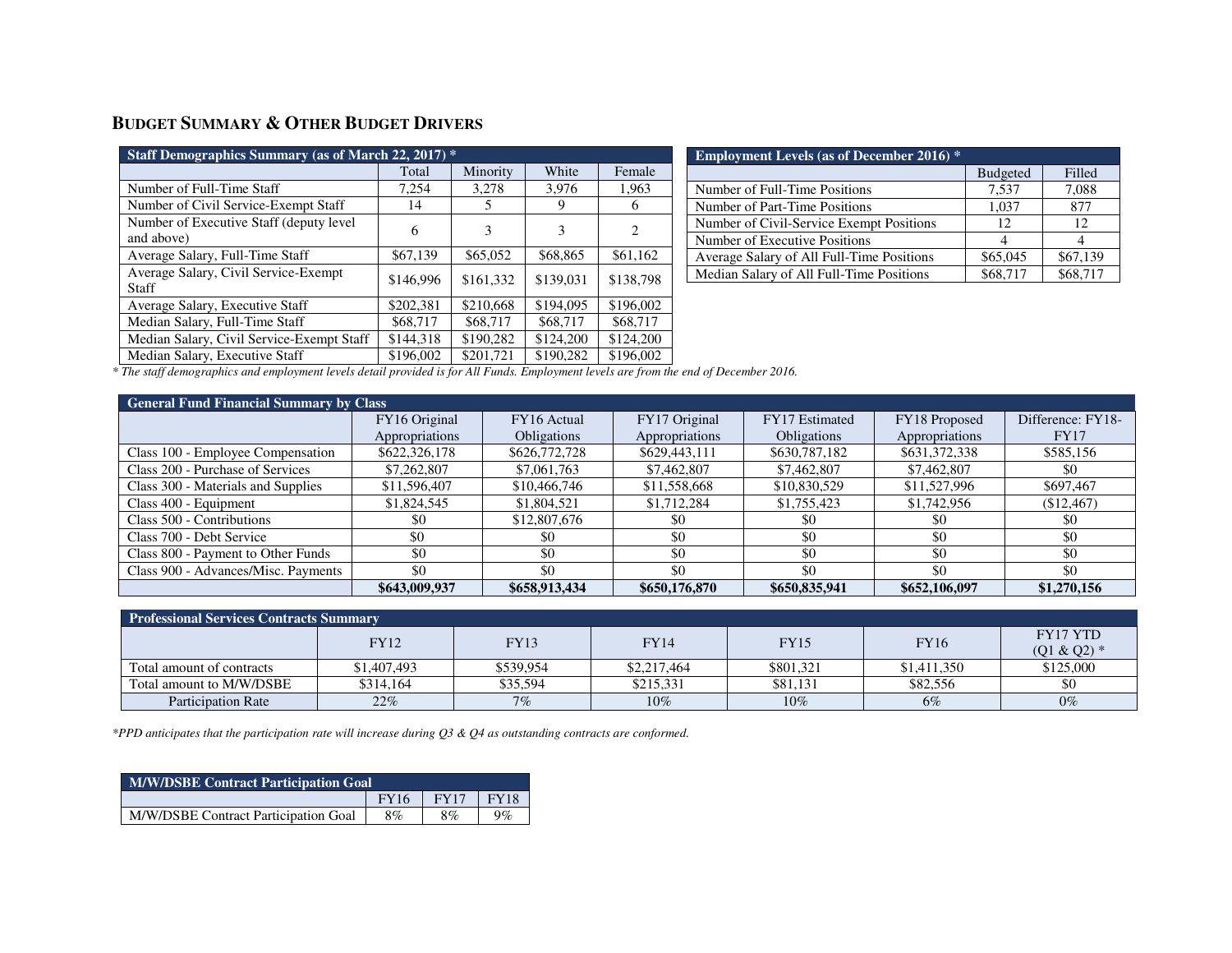#### **PROPOSED BUDGET OVERVIEW**

Proposed Funding Request: The proposed Fiscal Year 2018 General Fund budget totals \$652,106,097, an increase of \$1,270,156 over Fiscal Year 2017 estimated obligation levels. This increase is primarily due to increased staffing levels and equipment purchases related to the hiring process, for example recruit clothing, clothing allowance and ammunition.

The proposed budget includes:

- \$631,372,338 in Class 100, a \$585,156 increase over FY17. This is due to an increase in class 100 expenditures due to new hires, as we work towards our authorized staffing levels.
- $\bullet$  \$7,462,807 in Class 200, the same as FY17.
- \$11,527,996 in Class 300, a \$697,467 increase over FY17. This increase will cover the purchase of recruit uniforms, clothing allowance and ammunition as our staffing levels increase.
- \$1,742,956 in Class 400, a \$12,467 decrease over FY17. This is due to fewer class 400 needs and an increase in class 300 funding needs.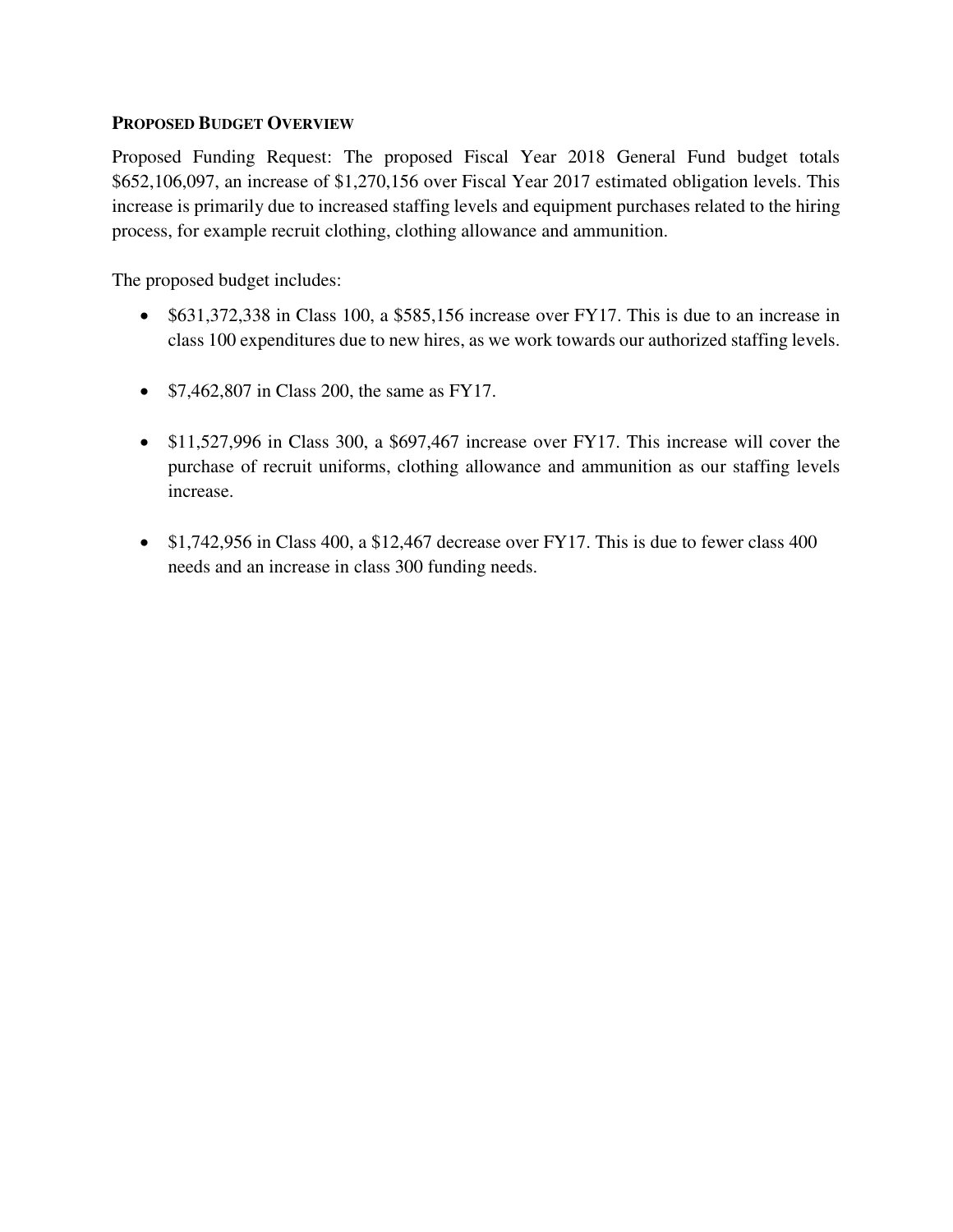### **STAFFING LEVELS**

The department is requesting 7,537 budgeted positions for FY18, a level funding over FY17.

Full Time Positions (as of December 2016)

| <b>Budgeted</b> | 7,537 |
|-----------------|-------|
| Filled          | 7,088 |

Recruitment and retention of qualified sworn and civilian personnel continues to be an area where we are working to improve. The PPD has altered our employment qualifications, which has initially shown encouraging increases in our candidate pool, resulting in slightly larger recruit classes entering the Police Academy.

We will take all steps available to ensure that the Philadelphia Police department is reflective of the city that we serve. This will help us to retain personnel who are invested in the City of Philadelphia. We continue to work to find ways to retain those employees we hire. Retention as well as recruitment is critical to the department maintaining its necessary staffing levels.

Part Time Positions (as of December 2016)

| <b>Budgeted</b> | 1,037 |
|-----------------|-------|
| Filled          | 877   |

The majority of our part time employees are for the position of School Crossing Guards. There is a high turnover of these positions due to Crossing Guards separating from employment during the summer and then deciding not to return once the new school year commences. This attrition rate continues to be a struggle and every effort is being made to fill vacancies as quickly as they occur.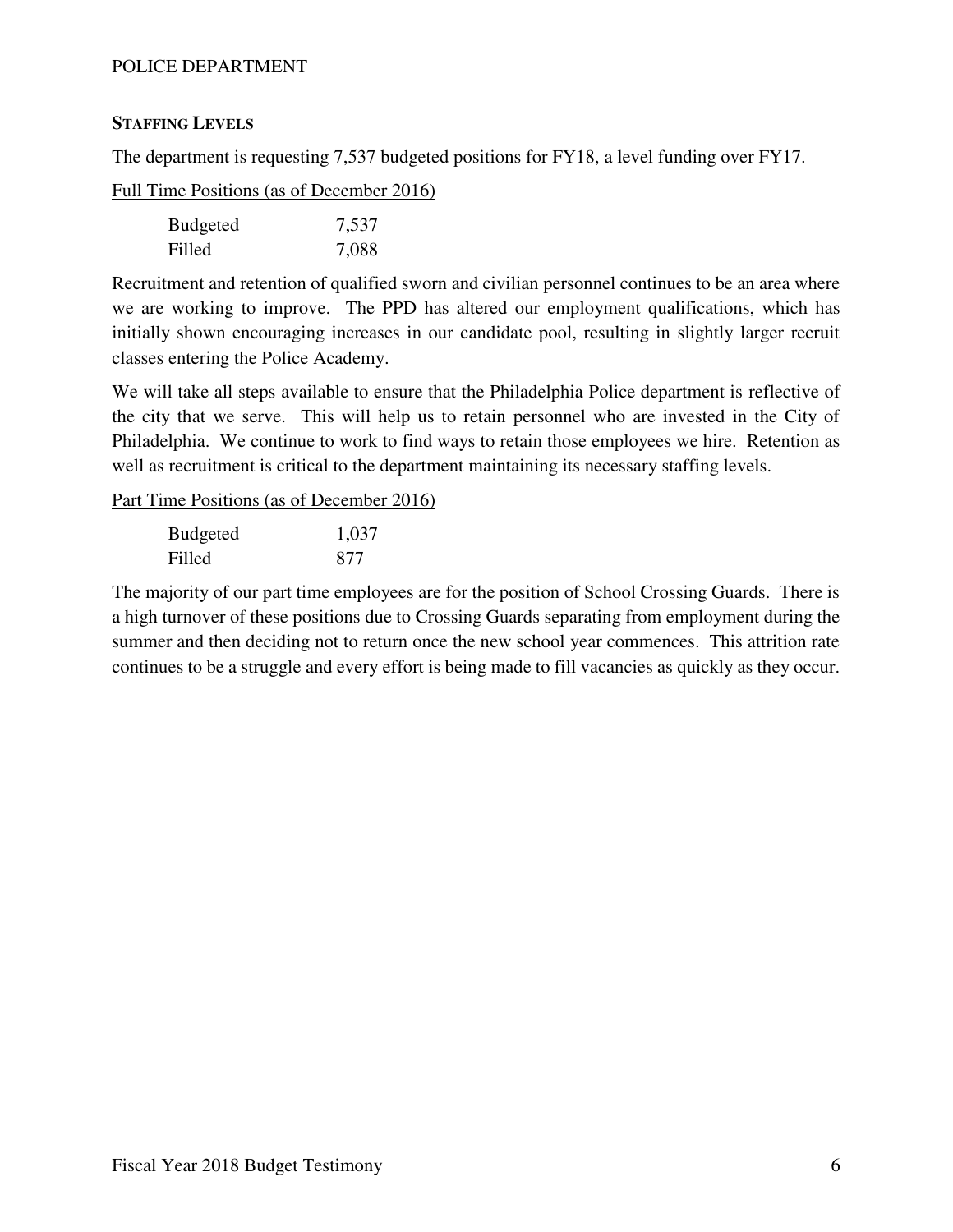#### **NEW HIRES**

| New Hires*                |                     |
|---------------------------|---------------------|
|                           | <b>Total Number</b> |
| Black or African American | 49                  |
| Asian                     |                     |
| Hispanic or Latino        | 50                  |
| White                     | 161                 |
| Other                     |                     |
| Total                     |                     |

*\*As of 03/31/2017. PPD does not currently collect language information for new hires but will track this going forward.* 

The Philadelphia Police Department continues to work towards recruiting more diversity within our ranks. We have diversity fairs set up in an effort to reach a diverse population and ensure that they are aware that we want them to join our team. Additionally, we have made changes to our hiring requirements to ensure that the profession of police officer is attainable for more of our residents.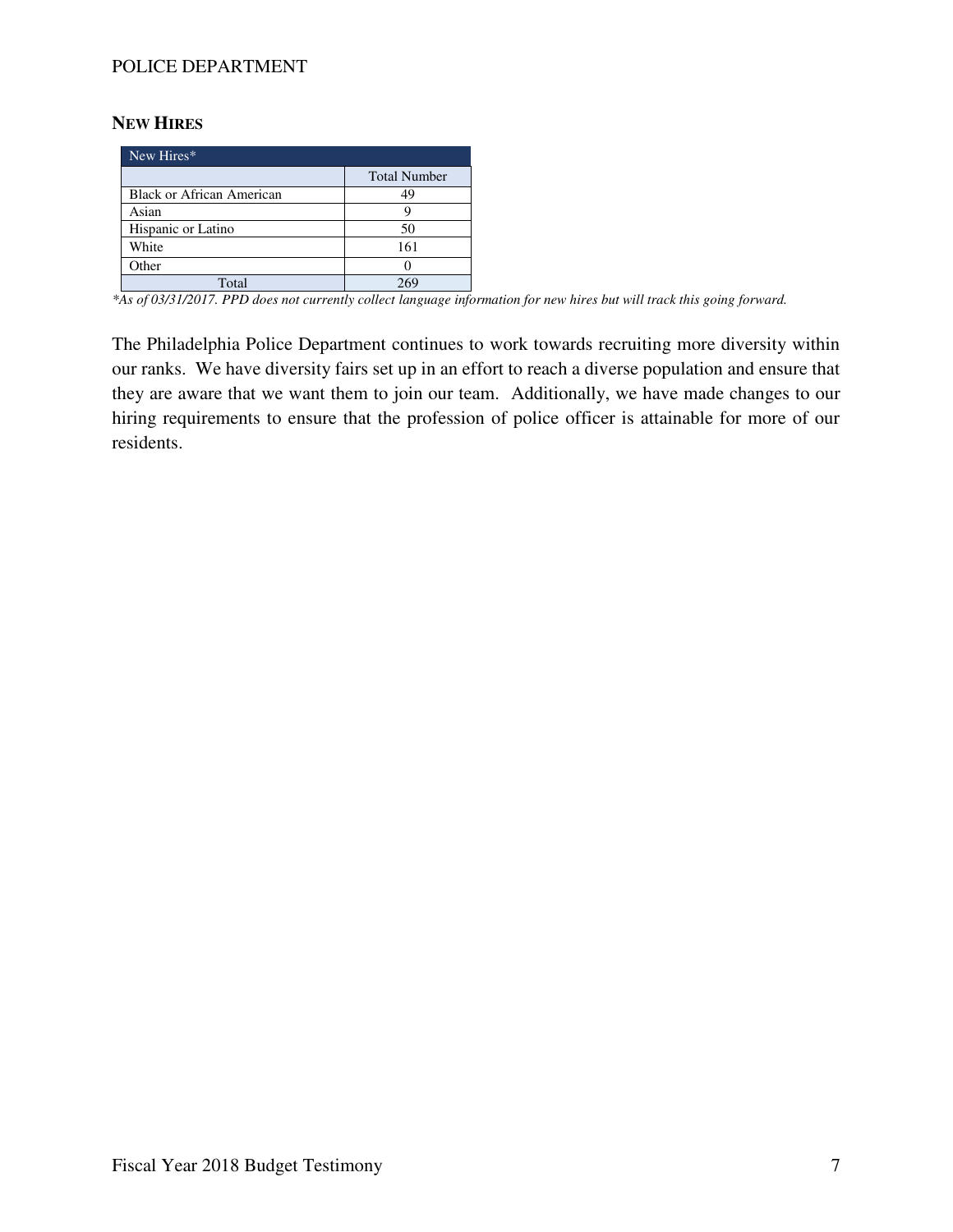# **PERFORMANCE, CHALLENGES, AND INITIATIVES**

| <b>FY18 Performance Measures</b>              |             |                       |                         |                          |  |  |  |  |  |  |  |  |  |
|-----------------------------------------------|-------------|-----------------------|-------------------------|--------------------------|--|--|--|--|--|--|--|--|--|
| Measure                                       | FY16 Actual | FY17 YTD<br>(Q1 & Q2) | <b>FY17</b><br>Estimate | FY18 Target              |  |  |  |  |  |  |  |  |  |
| Shooting victims                              | 1,311       | 712                   | 1,424                   | A reduction<br>from FY17 |  |  |  |  |  |  |  |  |  |
| Homicides                                     | 287         | 151                   | 280                     | A reduction<br>from FY17 |  |  |  |  |  |  |  |  |  |
| Part 1 violent crimes                         | 15,859      | 8,011                 | 16,022                  | A reduction<br>from FY17 |  |  |  |  |  |  |  |  |  |
| <b>Burglaries</b>                             | 7.410       | 3.722                 | 7.440                   | A reduction<br>from FY17 |  |  |  |  |  |  |  |  |  |
| Homicide clearance rates                      | 49.8%       | 35.8%                 | 50%                     | 60%                      |  |  |  |  |  |  |  |  |  |
| Percent of police officers who are female *   | 21.7%       | 21.6%                 | 22.0%                   | 52.7%                    |  |  |  |  |  |  |  |  |  |
| Percent of police officers who are minority * | 42.7%       | 42.6%                 | 45.0%                   | 58.1%                    |  |  |  |  |  |  |  |  |  |

*\* Target is based on census data for Philadelphia and is a multi-year, long-term goal. PPD is focused on recruitment efforts with the goal of having the police force represent the demographics of the city.*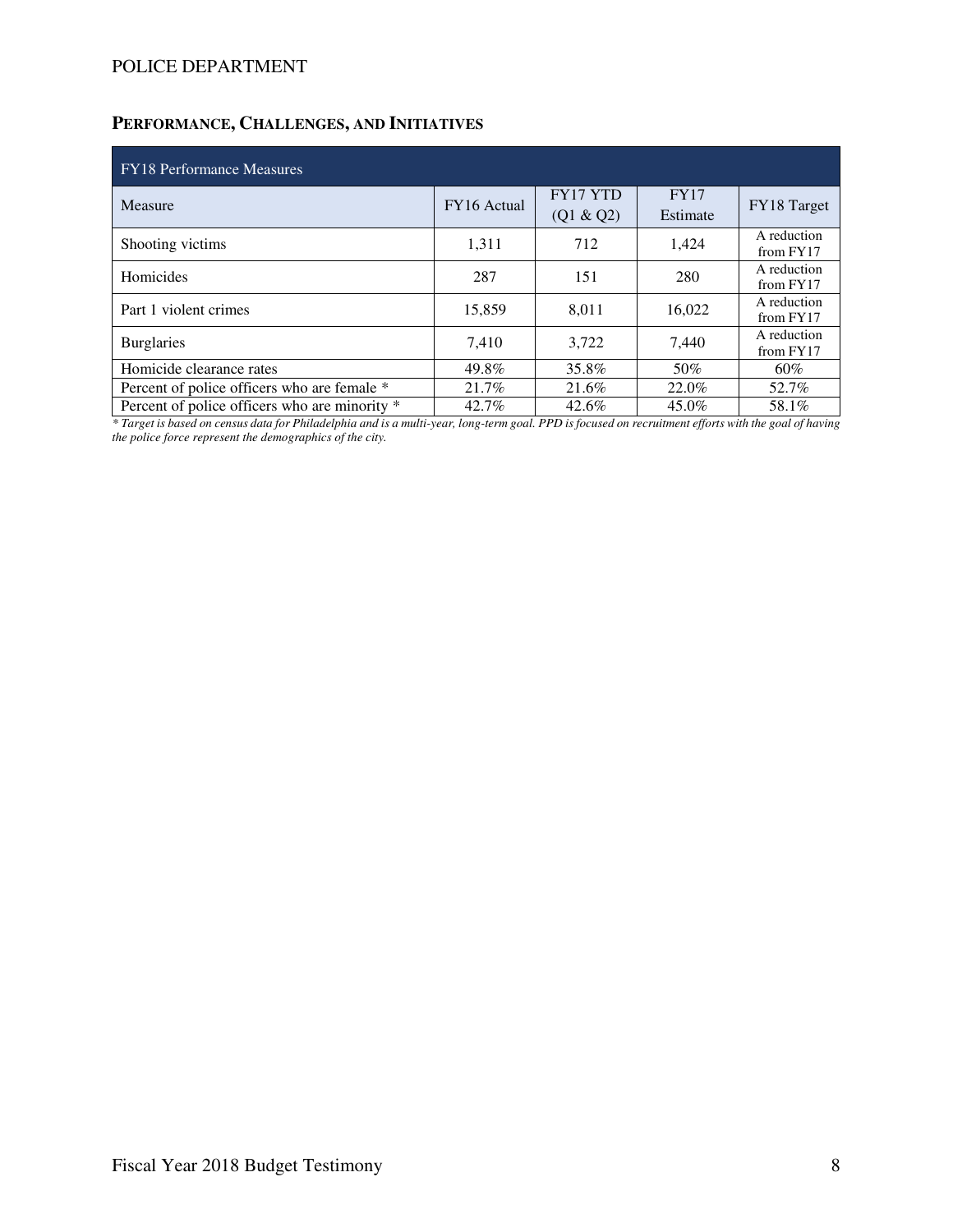### **OTHER BUDGETARY IMPACTS**

#### Federal and State

The PPD does not believe that at this time we could accurately describe the impact of Federal or State cuts. There is much ambiguity regarding the grants that we could lose moving forward. Obviously, we must prepare for the worst-case scenario. In FY18, the Police Department will receive \$20,583,079 in Federal and State grants. These funds are for combating Human Trafficking, Gaming Control Initiatives, Forensic Science DNA Backlog, Highway Safety Initiatives and Port Security to name just a few.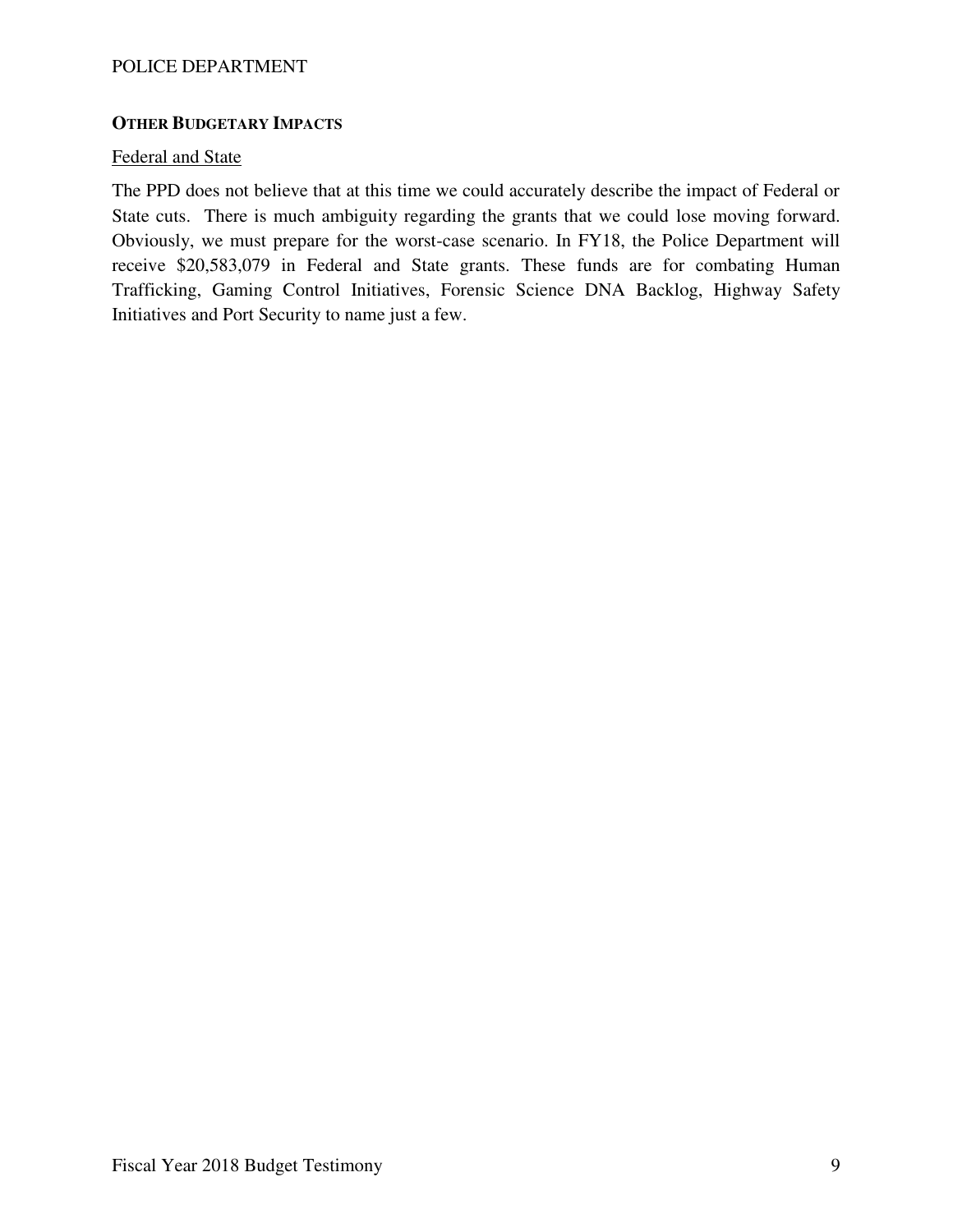# **CONTRACTING EXPERIENCE**

|                                     | M/W/DSBE Participation on Large Professional Services Contracts |                                    |                             |                                  |                                                 |                                                 |                                          |                                         |                                                   |                                                                                                   |                                          |  |
|-------------------------------------|-----------------------------------------------------------------|------------------------------------|-----------------------------|----------------------------------|-------------------------------------------------|-------------------------------------------------|------------------------------------------|-----------------------------------------|---------------------------------------------------|---------------------------------------------------------------------------------------------------|------------------------------------------|--|
|                                     | Top Five Largest Contracts, FY17                                |                                    |                             |                                  |                                                 |                                                 |                                          |                                         |                                                   |                                                                                                   |                                          |  |
| Vendor<br>Name                      | Service<br>Provided                                             | Dollar<br>Amount<br>of<br>Contract | <b>RFP</b><br>Issue<br>Date | Contract<br><b>Start</b><br>Date | Ranges in<br><b>RFP</b>                         | $%$ of<br>M/W/DSBE<br>Participation<br>Achieved | \$ Value of<br>M/W/DSBE<br>Participation | Total %<br>Participation<br>- All DSBEs | Total \$<br>Value<br>Participation<br>- All DSBEs | Local<br><b>Business</b><br>(principal)<br>place of<br>business<br>located within<br>City limits) | Waiver for Living<br>Wage<br>Compliance? |  |
|                                     |                                                                 |                                    |                             |                                  | <b>MBE: Best</b><br>Efforts                     | $0\%$                                           | \$0                                      |                                         |                                                   |                                                                                                   |                                          |  |
| Bode<br>Cellmark<br>Forensics, Inc. | Biological<br>Testing                                           | \$650,000                          | 9/23/2013                   | 2/1/2014                         | <b>WBE: Best</b><br>Efforts                     | $1\%$                                           | \$6,500                                  | $1\%$                                   | \$6,500                                           | N <sub>o</sub>                                                                                    | Yes                                      |  |
|                                     |                                                                 |                                    |                             |                                  | <b>DSBE: Best</b><br>Efforts                    | $0\%$                                           | \$0                                      |                                         |                                                   |                                                                                                   |                                          |  |
|                                     |                                                                 |                                    |                             |                                  | <b>MBE: Best</b><br>Efforts<br><b>WBE: Best</b> | $0\%$                                           | \$0                                      |                                         |                                                   |                                                                                                   |                                          |  |
| Drugscan, Inc.                      | Drug & Alcohol<br>Testing                                       | \$600,000                          | 6/19/2014                   | 7/1/2014                         | Efforts                                         | 0.37%                                           | \$2,220                                  | 0.37%                                   | \$2,220                                           | N <sub>o</sub>                                                                                    | Yes                                      |  |
|                                     |                                                                 |                                    |                             |                                  | <b>DSBE: Best</b><br>Efforts                    | $0\%$                                           | \$0                                      |                                         |                                                   |                                                                                                   |                                          |  |
|                                     |                                                                 |                                    |                             |                                  | MBE: 10-15%                                     | $0\%$                                           | \$0                                      |                                         |                                                   |                                                                                                   |                                          |  |
| <b>TBD</b>                          | Body Worn<br>Cameras                                            | \$525,000                          | TBD                         | <b>TBD</b>                       | WBE: 5-10%<br><b>DSBE: 0%</b>                   | $0\%$<br>$0\%$                                  | \$0<br>\$0                               | <b>TBD</b>                              | <b>TBD</b>                                        | <b>TBD</b>                                                                                        | TBD                                      |  |
|                                     | Police                                                          |                                    |                             |                                  | MBE: Best<br>Efforts                            | $0\%$                                           | \$0                                      |                                         |                                                   |                                                                                                   |                                          |  |
| Northwestern<br>University          | Management                                                      | \$180,000                          | 1/31/2017                   | 4/3/2017                         | WBE: Best<br>Efforts                            | $0\%$                                           | \$0                                      | $0\%$                                   | \$0                                               | No                                                                                                | Yes                                      |  |
|                                     | Training                                                        |                                    |                             |                                  | DSBE: Best<br>Efforts                           | $0\%$                                           | \$0                                      |                                         |                                                   |                                                                                                   |                                          |  |
| Sorenson                            |                                                                 |                                    |                             |                                  | MBE: Best<br>Efforts                            | $0\%$                                           | \$0                                      |                                         |                                                   |                                                                                                   |                                          |  |
| Forensics,<br><b>LLC</b>            | Lean Six Sigma<br>Analysis                                      | \$125,000                          | 7/22/2016                   | 8/1/2016                         | WBE: Best<br>Efforts                            | $0\%$                                           | \$0                                      | $0\%$                                   | \$0                                               | N <sub>0</sub>                                                                                    | Yes                                      |  |
|                                     |                                                                 |                                    |                             |                                  | <b>DSBE: Best</b><br>Efforts                    | $0\%$                                           | \$0                                      |                                         |                                                   |                                                                                                   |                                          |  |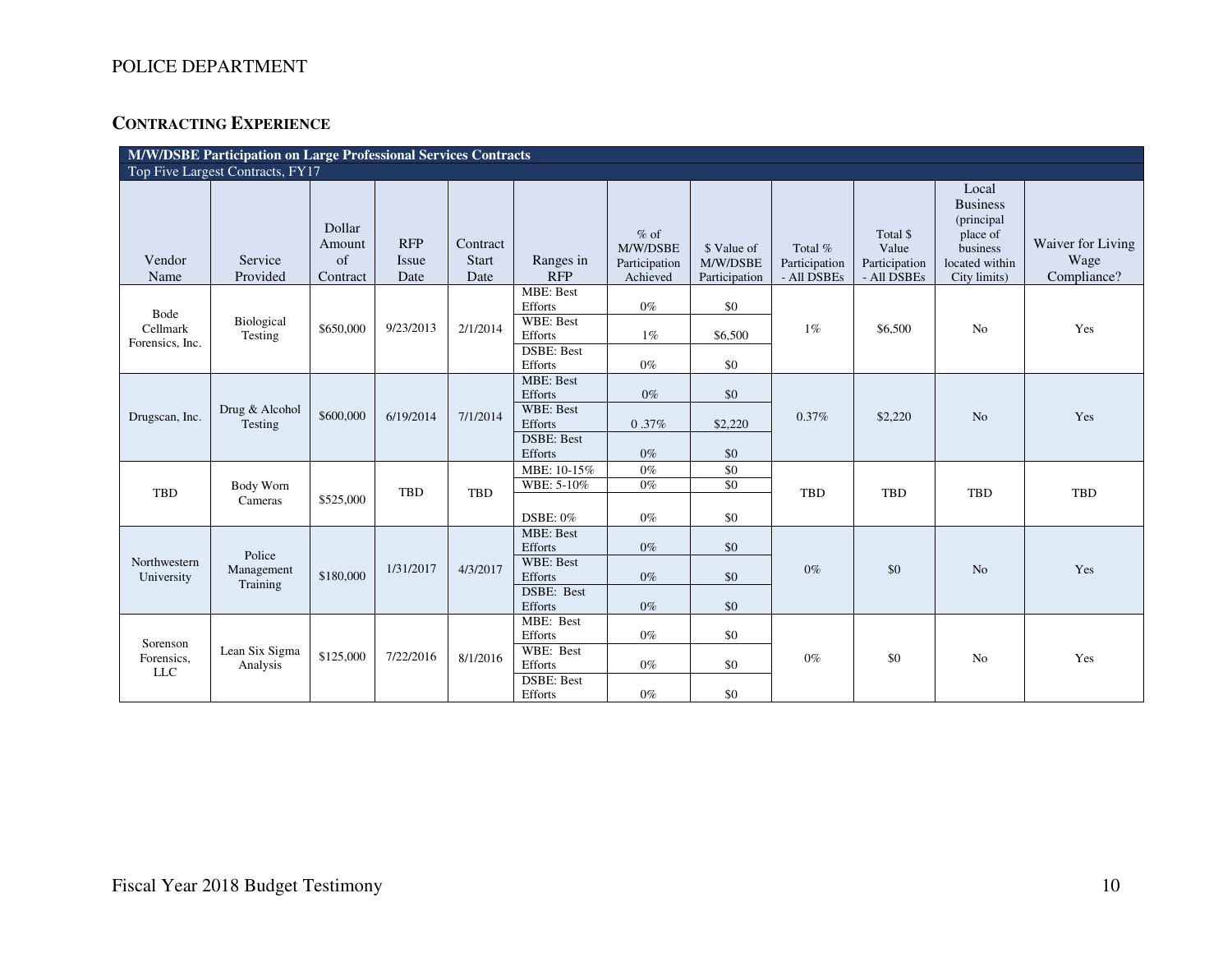# **EMPLOYEE DATA**

|                      | Staff Demographics (as of March 22, 2017) * |           |                      |                          |                  |  |  |
|----------------------|---------------------------------------------|-----------|----------------------|--------------------------|------------------|--|--|
|                      | <b>Full-Time Staff</b>                      |           |                      | <b>Executive Staff</b>   |                  |  |  |
|                      | Male                                        | Female    |                      | Male                     | Female           |  |  |
|                      | African-                                    | African-  |                      | African-                 | African-         |  |  |
|                      | American                                    | American  |                      | American                 | American         |  |  |
| Total                | 1,457                                       | 1,051     | Total                | $\overline{2}$           | 1                |  |  |
| % of Total           | 20%                                         | 14%       | % of Total           | 33%                      | 17%              |  |  |
| Average Salary       | \$68,460                                    | \$60,600  | Average Salary       | \$220,861                | \$190,282        |  |  |
| Median Salary        | \$68,717                                    | \$68,717  | <b>Median Salary</b> | \$220,861                | \$190,282        |  |  |
|                      | White                                       | White     |                      | White                    | White            |  |  |
| Total                | 3,291                                       | 685       | Total                | $\overline{c}$           | 1                |  |  |
| % of Total           | 45%                                         | 9%        | % of Total           | 33%                      | 17%              |  |  |
| Average Salary       | \$70,254                                    | \$61,815  | Average Salary       | \$190,282                | \$201,721        |  |  |
| Median Salary        | \$68,717                                    | \$68,717  | Median Salary        | \$190,282                | \$201,721        |  |  |
|                      | Hispanic                                    | Hispanic  |                      | Hispanic                 | Hispanic         |  |  |
| Total                | 418                                         | 187       | Total                | $\Omega$                 | $\Omega$         |  |  |
| % of Total           | 6%                                          | $3\%$     | % of Total           | $0\%$                    | $0\%$            |  |  |
| Average Salary       | \$66,396                                    | \$60,792  | Average Salary       | $\blacksquare$           |                  |  |  |
| <b>Median Salary</b> | \$68,717                                    | \$68,717  | <b>Median Salary</b> |                          |                  |  |  |
|                      | Asian                                       | Asian     |                      | Asian                    | Asian            |  |  |
| Total                | 112                                         | 25        | Total                | $\boldsymbol{0}$         | $\boldsymbol{0}$ |  |  |
| % of Total           | 2%                                          | $0\%$     | % of Total           | $0\%$                    | $0\%$            |  |  |
| Average Salary       | \$65,484                                    | \$65,401  | Average Salary       |                          |                  |  |  |
| Median Salary        | \$68,717                                    | \$68,717  | Median Salary        |                          |                  |  |  |
|                      | Other                                       | Other     |                      | Other                    | Other            |  |  |
| Total                | 15                                          | 15        | Total                | $\overline{0}$           | $\overline{0}$   |  |  |
| % of Total           | $0\%$                                       | $0\%$     | % of Total           | $0\%$                    | $0\%$            |  |  |
| Average Salary       | \$62,354                                    | \$57,942  | Average Salary       | $\overline{\phantom{0}}$ | $\overline{a}$   |  |  |
| Median Salary        | \$68,717                                    | \$61,845  | <b>Median Salary</b> |                          |                  |  |  |
|                      | <b>Bilingual</b>                            | Bilingual |                      | Bilingual                | <b>Bilingual</b> |  |  |
| Total                | 354                                         | 172       | Total                | $\overline{0}$           | $\boldsymbol{0}$ |  |  |
| % of Total           | 5%                                          | 2%        | % of Total           | $0\%$                    | $0\%$            |  |  |
| Average Salary       | \$65,454                                    | \$60,731  | Average Salary       | -                        |                  |  |  |
| Median Salary        | \$66,554                                    | \$66,554  | <b>Median Salary</b> | $\overline{a}$           |                  |  |  |
|                      | Male                                        | Female    |                      | Female                   |                  |  |  |
| Total                | 5,285                                       | 1,969     | Total                | 4                        | 2                |  |  |
| % of Total           | 73%                                         | 27%       | % of Total           | 67%                      | 33%              |  |  |
| Average Salary       | \$69,338                                    | \$61,123  | Average Salary       | \$205,571                | \$196,002        |  |  |
| Median Salary        | \$68,717                                    | \$68,717  | Median Salary        | \$196,002                | \$196,002        |  |  |

*\* The staff demographics detail provided is for All Funds.*